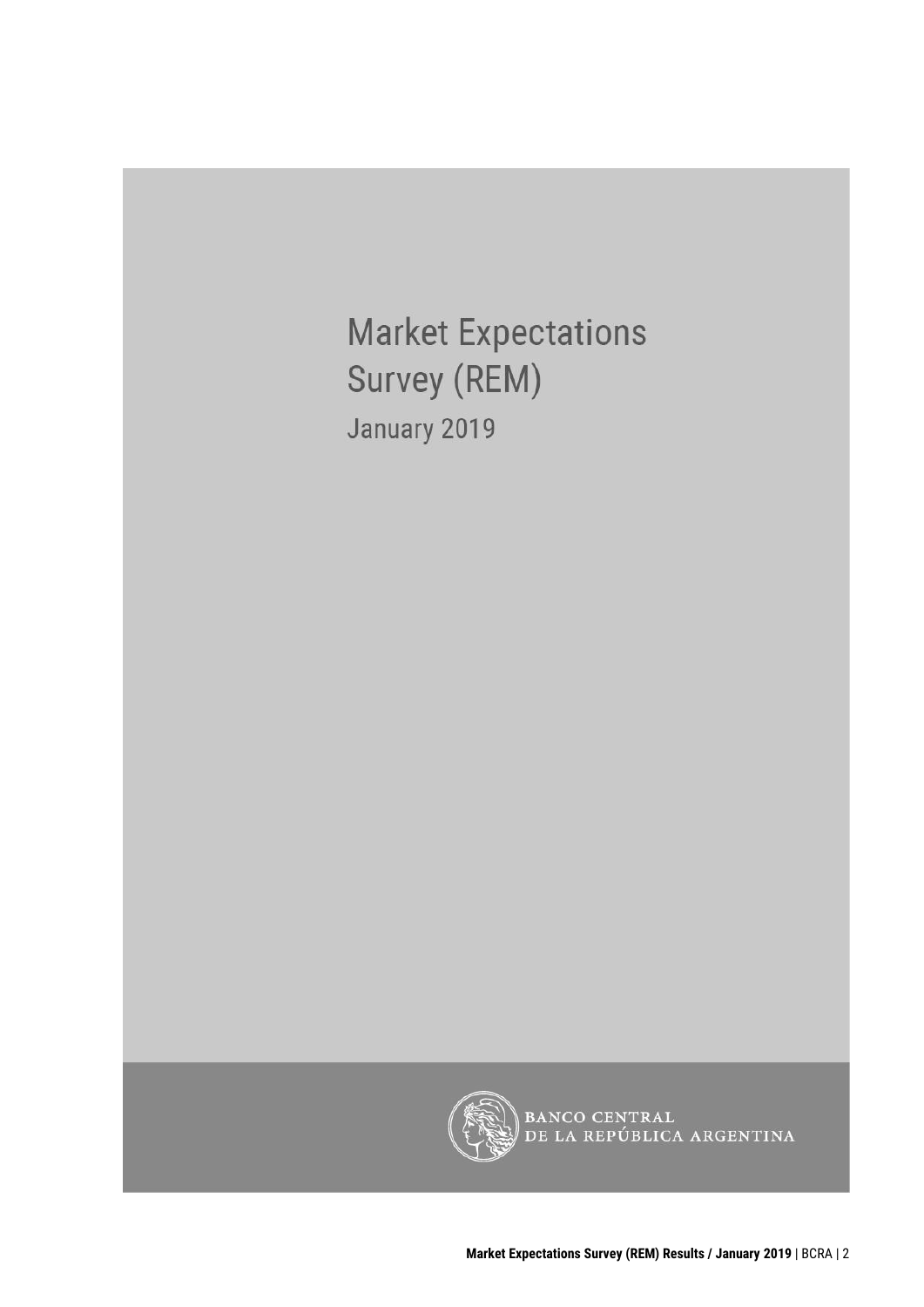The Market Expectations Survey (REM) consists of a systematic follow-up of the main short and medium term macroeconomic forecasts usually made by domestic and foreign expert analysts on the evolution of selected variables of the Argentine economy compiled by the Central Bank of Argentina (BCRA).

The survey includes the expectations about retail prices, interest rate, nominal exchange rate, economic activity and the primary result of the domestic non-financial public sector.

This report, published on February 4, 2019, discloses the results of the survey made from January 29 to 31. It encompasses the forecasts made by 53 participants (4 more than on the previous occasion), including 33 consulting firms and domestic research centers, 13 financial institutions from Argentina and 7 foreign analysts. 1

<sup>&</sup>lt;sup>1</sup> The monthly results and the list of analysts authorized to participate in the survey are published in the [Internet Site of the BCRA.](http://www.bcra.gob.ar/PublicacionesEstadisticas/Relevamiento_Expectativas_de_Mercado.asp) For enquiries, please write to [rem@bcra.gob.ar.](mailto:rem@bcra.gob.ar)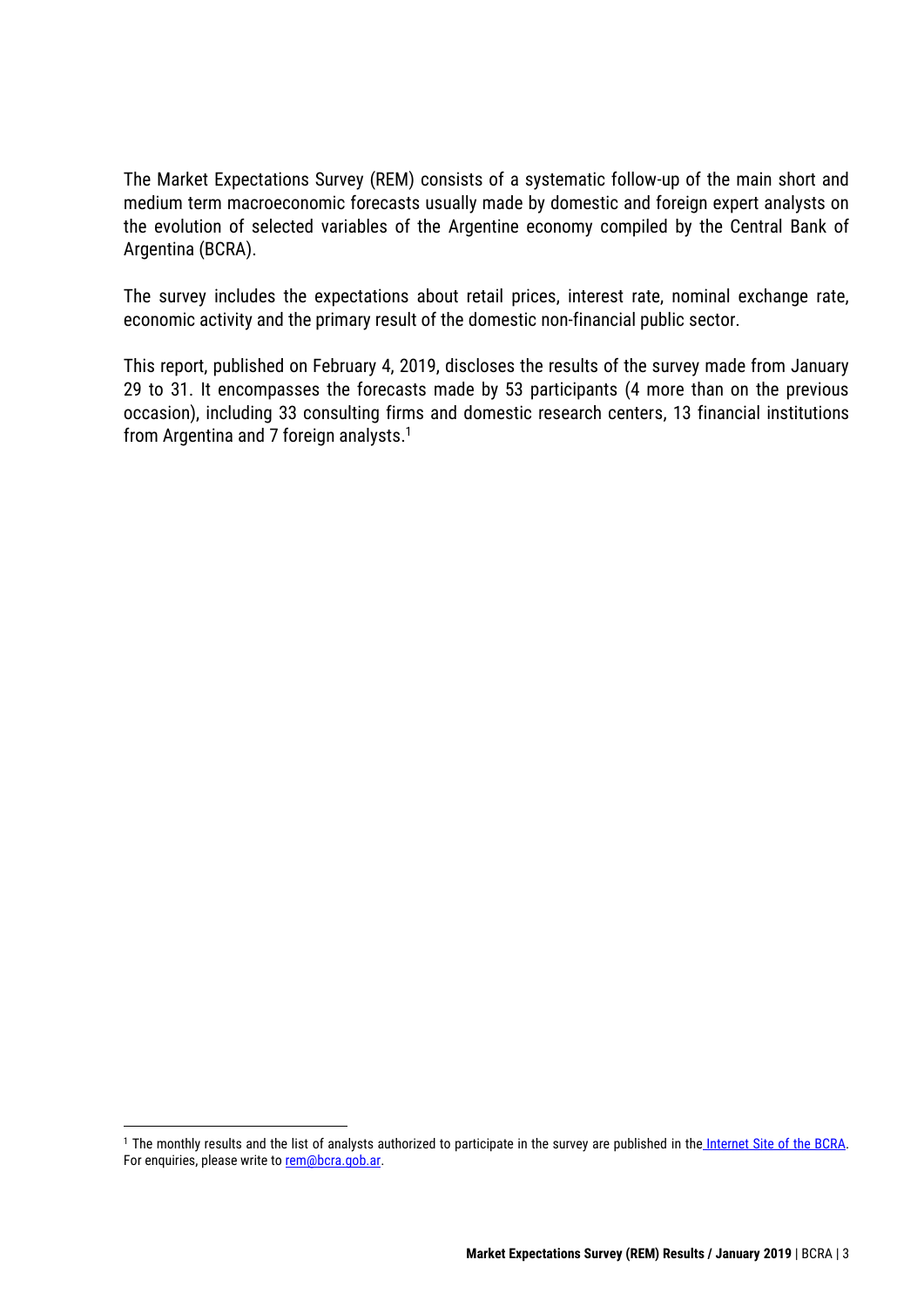# Market Expectations Survey (REM) Results

January 2019

Market analysts expect an inflation rate of 28.5% year-on-year (y.o.y.) for the next 12 months (-0.2 p.p. against the previous survey) and of 19.0% y.o.y. for the next 24 months (-0.9 p.p.).

The disinflation process expected by the analysts is non-linear. The inflation expected for the first quarter of 2019 still stands at levels similar to those recorded in December. The forecast stands at 2.5% for January, 2.6% for February and 2.5% for March (-0.1 p.p., +0.2 p.p. and +0.1 p.p. against the previous REM), but it goes down to 2.0% for June 2019.

For 2019, REM's participants anticipate that headline and core inflation will be 29.0% y.o.y. and 27.0% y.o.y., respectively (+0.3 p.p. and +0.1 p.p. against the REM of December). In terms of inflation expectations for 2020, analysts anticipate that headline inflation will stand at 19.5% y.o.y. (-0.4 p.p.), while core inflation will reach 18.5% y.o.y. (+0.3 p.p.). In addition, the inflation forecasts of REM's analysts for 2021 continued to stand at 15.0% y.o.y. in the case of headline inflation and at 14.0% y.o.y. in the case of core inflation.

REM's analysts maintained their forecasts of change in the real Gross Domestic Product (GDP) for 2019 (-1.2%), for 2020 (2.5%) and for 2021 (2.5%). Likewise, they have also kept their expectations of GDP quarter-on-quarter change (seasonally-adjusted) at constant prices for the first and second quarters of 2019 (0.0% and 1.5%, respectively).

In terms of the monetary policy interest rate, REM's participants have revised downwards their forecasts and, for February, they estimate an average rate of 52.8% for LELIQs in pesos (-1.8 p.p. against the REM of December) and a declining path to reach 37% in December 2019 (thus reducing their expectation for the latter against the previous survey by 1 p.p.).

As regards the nominal exchange rate, analysts have also revised their forecasts downward. They estimate an average value of \$38.3/US\$1 (-4.3% against the previous REM) for February and a value of \$48.0/US\$1 (-0.7% against the previous survey) for December.

Finally, participants forecasted a primary fiscal deficit of \$6 billion for 2019 and a surplus of \$190 billion for 2020, signaling an improvement against the previous survey.